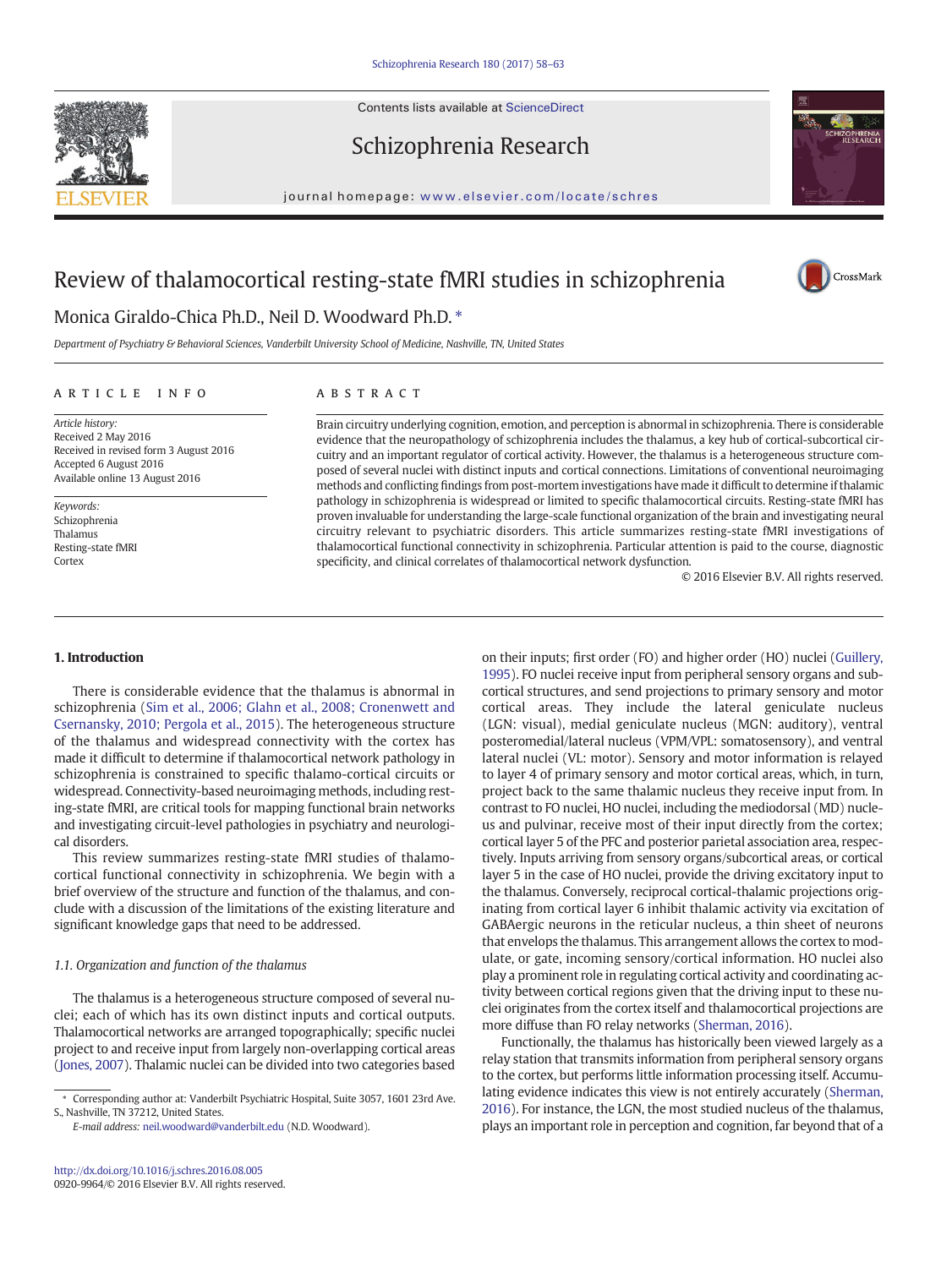relay nuclei, and is considered an early gatekeeper in the control of visual attention and awareness [\(Kastner et al., 2006\)](#page-5-0). Specifically, human functonal imaging studies have shown that attention effects in the LGN are larger than in the striate cortex, suggesting that the LGN not only relays information, but also influences cortical input [\(O'Connor et](#page-5-0) [al., 2002](#page-5-0)).

Not surprisingly, given that their inputs arise from association cortical areas, HO nuclei are critical for cognitive functioning. Lesions to the MD nucleus profoundly impair cognitive functioning, especially executive cognitive abilities and memory, in humans ([Kubat-Silman et al.,](#page-5-0) [2002; Dagenbach et al., 2001; Van der Werf et al., 2003\)](#page-5-0) as well as animals [\(Floresco et al., 1999; Mair, 1994\)](#page-4-0). Like the PFC, the MD nucleus also exhibits sustained WM delay-related activity ([Watanabe and](#page-5-0) [Funahashi, 2012](#page-5-0)). A recent meta-analysis of over 190 functional neuroimaging studies concluded that the thalamus is part of a superordinate prefrontal-cingulo-parietal "executive control" network that supports WM and executive functions, including cognitive flexibility, initiation, and inhibition [\(Niendam et al., 2012](#page-5-0)).

## 2. Thalamocortical pathology in schizophrenia: contributions from resting-state fMRI

In vivo human neuroimaging investigations have revealed a number of thalamic abnormalities in schizophrenia, including reduced volume [\(McCarley et al., 1999; Shenton et al., 2001; Glahn et al., 2008](#page-5-0)), altered activity during cognition ([Minzenberg et al., 2009\)](#page-5-0), and diminished expression of neurochemical markers of neuronal integrity, such as N-acetyl aspartate (NAA) ([Kraguljac et al., 2012](#page-5-0)) Given the centrality of cognitive impairment, thalamocortical models of schizophrenia emphasize dysfunction of the MD nucleus and, to a lesser extent, the pulvinar [\(Andreasen et al., 1998; Jones, 1997; Swerdlow, 2010; Cronenwett and](#page-4-0) [Csernansky, 2010\)](#page-4-0). However, evidence for differential involvement of specific nuclei is inconsistent. Postmortem findings are mixed; some studies have found reduced volume and/or neuron number in the MD nucleus ([Pakkenberg, 1990, 1992a,b; Popken et al., 2000; Young et al.,](#page-5-0) [2000; Danos et al., 2005](#page-5-0)) and pulvinar [\(Byne et al., 2002](#page-4-0)), but others have not ([Cullen et al., 2003; Dorph-Petersen et al., 2004;](#page-4-0) [Kreczmanski et al., 2007](#page-4-0)). Decreased somal volume of deep cortical layer 3/4 PFC pyramidal neurons, the primary targets of thalamocortical projection neurons, indirectly implicates the MD thalamus-PFC pathway [\(Lewis et al., 2001; Pierri et al., 2001\)](#page-5-0). A handful of neuroimaging investigations have found abnormalities in the structure and function of the MD nucleus and pulvinar [\(Hazlett et al., 2004, 1999; Mitelman](#page-4-0) [et al., 2005, 2006; Buchmann et al., 2014](#page-4-0)). However, the strikingly small number of such studies relative to the broader schizophrenia neuroimaging literature highlights the difficulty in reliably identifying specific thalamic nuclei and associated cortical connections using conventional neuroimaging methods. Consequently, while evidence of thalamic dysfunction is abundant; the anatomical specificity of thalamus abnormalities remains unclear.

Innovative connectivity-based neuroimaging approaches have proven useful for mapping specific thalamocortical networks. Using probabilistic diffusion tensor imaging (DTI) tractography, [Behrens et al. \(2003\)](#page-4-0) showed that it is possible to map thalamocortical networks in vivo in humans. In their approach, the cortex is partitioned into large regionsof-interest (ROIs) (e.g. prefrontal cortex, occipital lobe, etc.) that correspond to the major anatomical connections of specific thalamic nuclei (e.g. MD nucleus, LGN). The cortical ROIs are then used to map connectivity between cortex and thalamus and indirectly identify specific thalamic nuclei based on their differential patterns of cortical connectivity. The validity of this approach is supported by the strong correspondence between connectivity-based in vivo DTI segmentation of the thalamus and post-mortem histology [\(Johansen-Berg et al., 2005](#page-5-0)). This same approach has been applied to resting-state fMRI to show that different cortical regions are also functionally connected to distinct, largely nonoverlapping regions of the thalamus [\(Zhang et al., 2008\)](#page-5-0).

[Woodward et al. \(2012\)](#page-5-0) subsequently used this method to investigate the anatomical specificity of thalamocortical network dysfunction in schizophrenia (see [Fig. 1\)](#page-2-0). Replicating findings from an earlier, small study of 11 patients ([Welsh et al., 2010\)](#page-5-0), [Woodward et al.](#page-5-0) [\(2012\)](#page-5-0) found reduced PFC-thalamic connectivity in schizophrenia. The reduction was most pronounced in dorsal medial regions of the thalamus. Unexpectedly, they also found that thalamic connectivity with motor and somatosensory cortical areas was actually increased in schizophrenia. Using large cortical ROIs to map connectivity within the thalamus allows for the examination of multiple thalamocortical networks; however, this approach has limited spatial specificity at the level of cortex and rest of the brain. To overcome this limitation, [Anticevic et al. \(2014\)](#page-4-0) used a complimentary approach in which the whole thalamus, rather than large cortical ROIs, is used as a seed. They replicated the combination of reduced PFC connectivity and increased somatomotor cortex connectivity in two independent cohorts of schizophrenia patients (see [Fig. 2\)](#page-2-0). Specifically, they found that thalamic connectivity with medial and lateral prefrontal areas was reduced, while thalamic connectivity with somatomotor cortical areas was increased. Interestingly, [Anticevic et al. \(2014\)](#page-4-0) also found that thalamic hyperconnectivity extended to other sensory cortical areas, including superior temporal gyrus and occipital lobe suggesting that sensory systems in general are over-connected in schizophrenia.

Since the initial studies by [Welsh et al. \(2010\)](#page-5-0), [Woodward et al.](#page-5-0) [\(2012\)](#page-5-0), and [Anticevic et al. \(2014\)](#page-4-0), several other groups have found abnormal thalamic functional connectivity in schizophrenia ([Klingner et](#page-5-0) [al., 2014; Tu et al., 2015; Lerman-Sinkoff and Barch, 2016; Atluri et al.,](#page-5-0) [2015; Wang et al., 2015\)](#page-5-0). In almost all cases, the combined pattern of thalamic under-connectivity with PFC and over-connectivity with sensory and motor areas was replicated. Notably, a recent multi-site investigation of 415 patients and 405 healthy subjects found that the combination of increased somatomotor connectivity and reduced PFC connectivity was the most significant abnormality in schizophrenia and was reliably detected in the 5 case-control cohorts included in the study ([Cheng et al., 2015\)](#page-4-0). The consistency of findings across studies that used different methods suggests that thalamocortical functional dysconnectivity is a core neurobiological abnormality in schizophrenia. However, numerous questions remain to be addressed. When does thalamocortical dysconnectivity emerge? Is it progressive? Is thalamocortical dysconnectivity specific to schizophrenia, or is it present in other psychotic disorders?What are the clinical and cognitive correlates of thalamocortical dysconnectivity? What are the potential mechanisms underlying thalamocortical network dysfunction? Progress towards answering these questions, and remaining challenges, is discussed in the following sections.

## 2.1. Course of thalamocortical network dysfunction in schizophrenia

So far, the vast majority of investigations examined patients regardless of illness stage. Moreover, no longitudinal investigations have been carried out. It is not known when in the course of the illness thalamocortical network dysconnectivity emerges and if the abnormalities worsen over time. Our group and others have hypothesized that thalamic connectivity disturbances in schizophrenia, and functional dysconnectivity more broadly, is a consequence of abnormal brain maturation [\(Woodward et al., 2011, 2012; Satterthwaite and Baker, 2015](#page-5-0)). In the case of thalamocortical network dysfunction, we have speculated that the combination of reduced PFC-thalamic connectivity and somatomotor hyper-connectivity is due to atypical neurodevelopment during the transition from childhood to adolescence when thalamocortical functional connectivity undergoes significant changes. In normal development, the changes are characterized by marked strengthening of PFC connectivity and a sharpening of somatomotor connectivity ([Fair et](#page-4-0) [al., 2010](#page-4-0)). Thus, diminished PFC-thalamic connectivity and increased somatomotor connectivity may result from disruption of normal thalamocortical development. If correct, the abnormalities observed in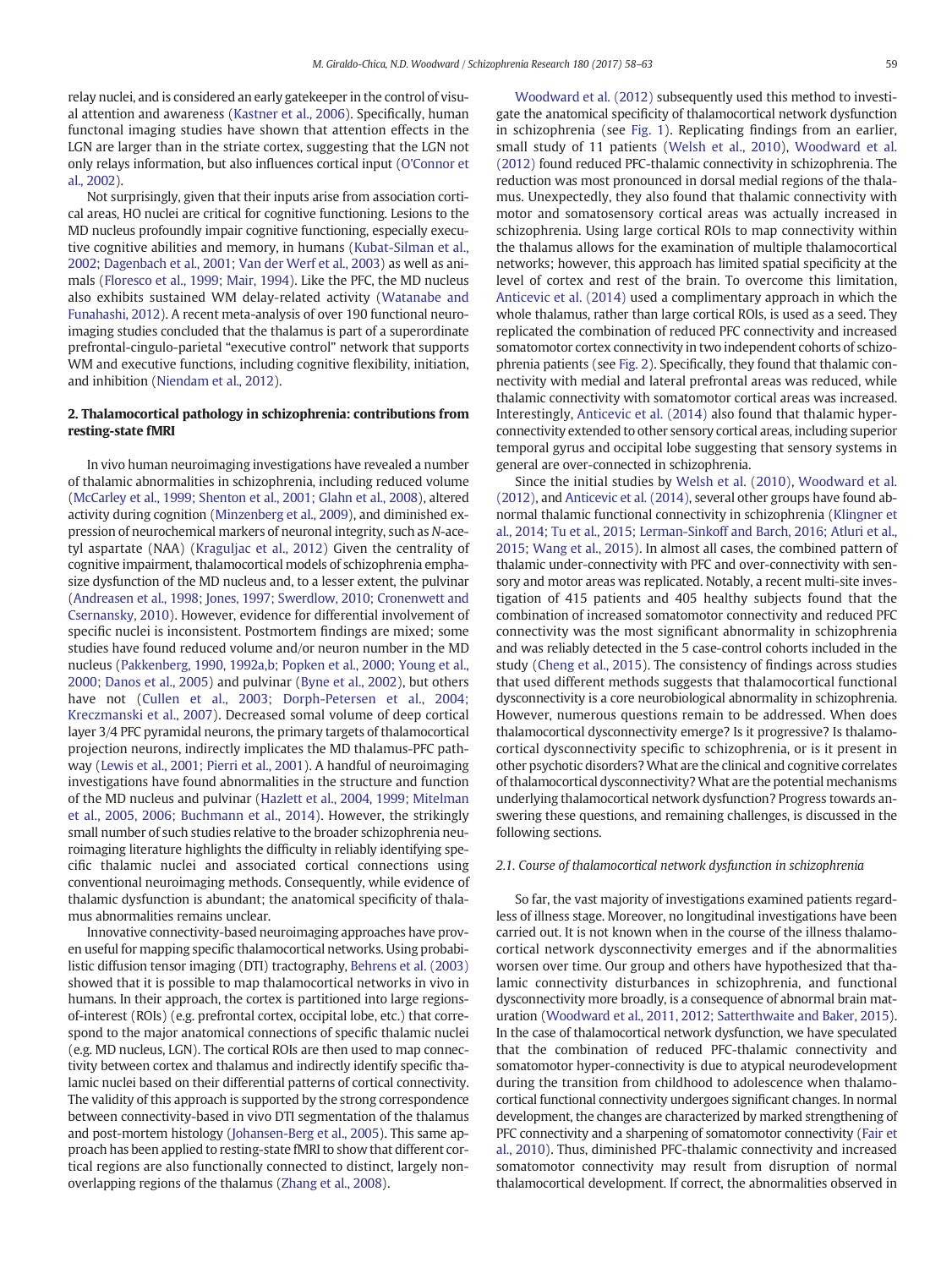<span id="page-2-0"></span>

Fig. 1. Functional connectivity of cortical regions with the thalamus in healthy individuals and schizophrenia. Using the cortical regions-of-interest (ROI) approach, the cortex is partitioned into six, non-overlapping ROIs which are used as seeds in a functional connectivity analysis (panel A). Activity in each cortical ROI correlates with distinct areas of the thalamus in both healthy subjects (panel B) and patients with schizophrenia (panel C). Compared to healthy subjects, prefrontal connectivity is reduced and somatomotor connectivity increased in schizophrenia (panel D). Figure modified from [Woodward et al. \(2012\).](#page-5-0)

chronic patients should be present, possibly in attenuated form, at the earliest stages of the illness, perhaps even before the onset of a fullblown psychotic illness.

Two recent investigations lend support to the dysmaturation hypothesis of thalamocortical dysconnectivity. First, a recent investigation found similar patterns of thalamocortical connectivity disturbances in chronic and early-stage psychosis patients ([Woodward and Heckers,](#page-5-0) [2015](#page-5-0)). Specifically, thalamic connectivity with key regions of the fronto-parietal or 'executive control' network, which includes dorsolateral and medial PFC, inferior parietal lobe, and cerebellum, was reduced in both chronic and early stage patients. Additionally, thalamic over-

> con>scz scz>con Axial view

Thalamus seed

 $Medial - L$ 

connectivity with motor cortex observed in chronic patients was also present in early-stage patients. The second investigation, by Anticevic and colleagues, examined baseline RS-fMRI data from 243 clinical high-risk (CHR) individuals and 154 healthy control subjects included in the North America Prodromal Longitudinal Study (NAPLS) [\(Anticevic et al., 2015](#page-4-0)). They found that the pattern of reduced thalamic-PFC connectivity and sensory/motor-thalamic hyper-connectivity was present in CHR individuals. Critically, this pattern was more pronounced in the subset of 21 CHR individuals that went on to develop a full-blown psychotic illness. Both results should be interpreted cautiously until they are replicated in larger samples. However, the findings

37.52

13:28

34: 19



 $Median - R$ 

Thalamic dysconnectivity in schizophrenia ( $N = 90$ )

Fig. 2. Dysconnectivity of the thalamus in schizophrenia. Functional connectivity of the thalamus with the rest of the brain is altered in schizophrenia (Panel A). Individuals with schizophrenia exhibit reduced thalamic connectivity with areas of the prefrontal cortex (blue) and increased connectivity with sensory and motor areas (red). Thalamus seed is shown in the bottom inset. Axial slices with corresponding Z-coordinate ranges are presented in Panel B. Abbreviations:  $con =$  healthy controls;  $L =$  left;  $R =$  right; scz = schizophrenia. Figure modified from [Anticevic et al. \(2014\)](#page-4-0).

 $con >$   $scz$ 

 $-6$ 

Z va<mark>lue</mark>

16

 $SCZ > CON$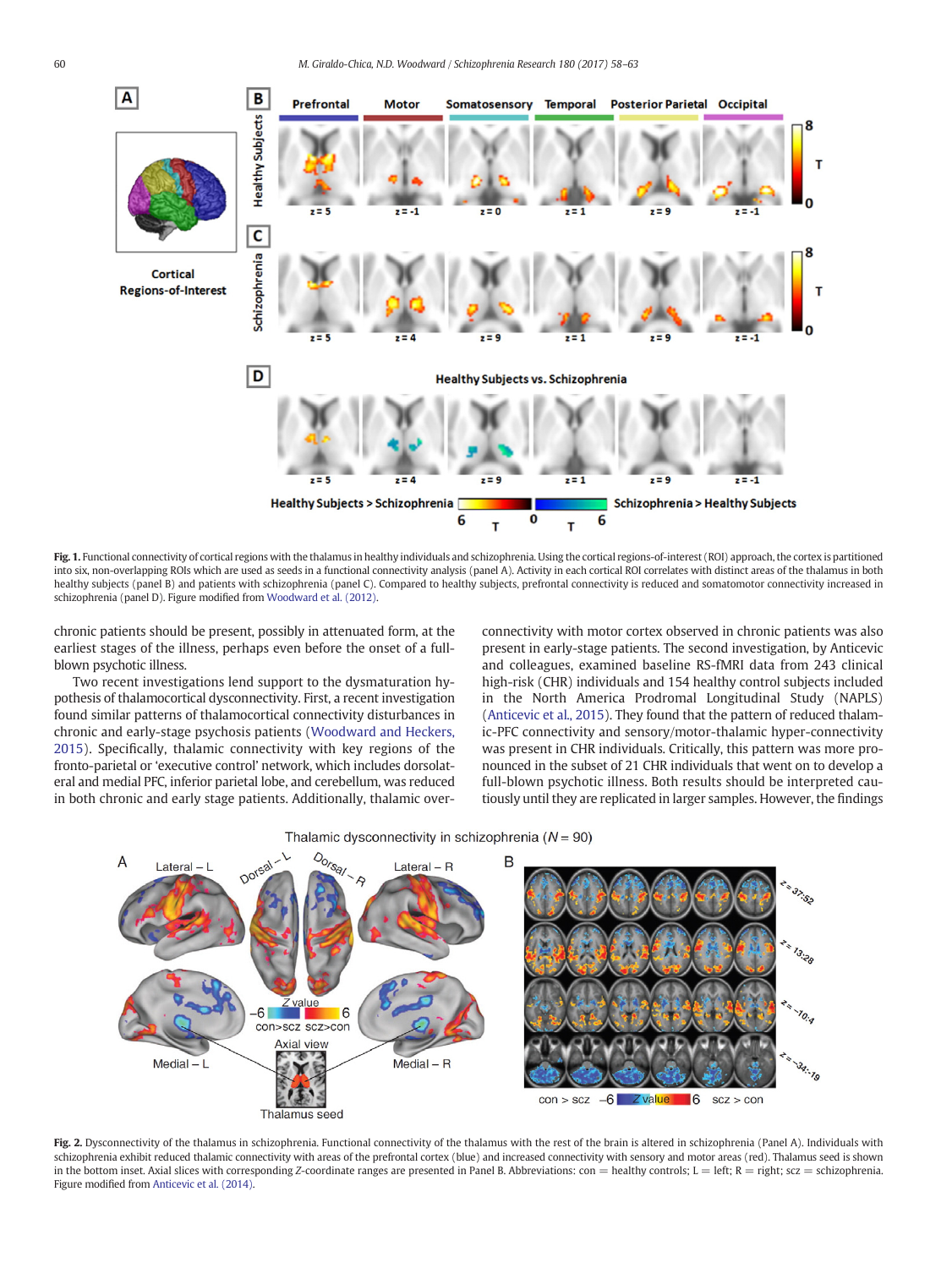suggest that thalamocortical dysconnectivity emerges very early or even prior to the onset of florid psychosis and may predict conversion to illness. Conservatively, it seems unlikely that thalamocortical network abnormalities are wholly attributable to factors associated with having a chronic psychotic illness, such as long-term antipsychotic treatment and increased substance use.

## 2.2. Diagnostic specificity of thalamocortical dysconnectivity

The majority of RS-fMRI studies of thalamic connectivity in psychotic disorders have focused on schizophrenia spectrum illnesses. Phenotypes that cut-across diagnoses, including cognitive impairment, suggest that brain connectivity disturbances may extend to other psychotic disorders, primarily bipolar disorder. The few studies that are available suggest this may the case. For example, the combination of PFC-thalamic under-connectivity and somatomotor-thalamic over-connectivity present in schizophrenia has also been detected in bipolar disorder, but in attenuated form [\(Woodward and Heckers, 2015; Anticevic](#page-5-0) [et al., 2014\)](#page-5-0). Sample size limitations, patient heterogeneity (e.g. inclusion of both psychotic and non-psychotic bipolar patients), and medication differences between diagnostic groups makes it difficult to draw definitive conclusions from the limited data. More work is required to determine the extent of phenotypic overlap between schizophrenia and bipolar disorder when it comes to thalamocortical connectivity disturbances. The issue is further complicated by evidence that the trajectory of cognitive impairment may differ between schizophrenia and bipolar disorder. Based largely on cross-sectional studies, it has been proposed that, in contrast to schizophrenia which is typically characterized as a static neurodevelopmental disorder, bipolar disorder may be a neuroprogressive illness defined by relatively normal pre-morbid functioning and progressive cognitive decline following illness onset [\(Lewandowski et al., 2011; Woodward, 2016\)](#page-5-0). As such, it will be important for future neuroimaging investigations comparing schizophrenia and bipolar disorder to control for illness stage.

## 2.3. Clinical correlates of thalamocortical dysconnectivity in schizophrenia

Many of the studies reviewed above examined the relationship between thalamocortical dysconnectivity and clinical symptoms of psychosis, typically summary scores from commonly used clinical scales such as the Positive and Negative Syndrome Scales (PANSS: [Kay et al.,](#page-5-0) [1987\)](#page-5-0). Findings are mixed. Several studies did not find any significant relationship (e.g. [Woodward et al., 2012; Woodward and Heckers,](#page-5-0) [2015\)](#page-5-0). Among the handful that did, the consistency and direction of the correlations varies across studies. [Anticevic et al. \(2014\)](#page-4-0) found that mean connectivity extracted from sensory-motor regions that demonstrated over-connectivity with the thalamus in schizophrenia correlated positively with PANSS total score, but not positive or negative syndrome scores. Thalamocortical hypo-connectivity was unrelated to clinical symptoms. [Cheng et al. \(2015\)](#page-4-0) found similar correlations between somatomotor-thalamic over-connectivity and clinical symptoms; although the association was only detected for negative symptoms. However, in contrast to [Anticevic et al. \(2014\)](#page-4-0), frontal-thalamic hypo-connectivity was related to negative symptoms ([Cheng et al.,](#page-4-0) [2015](#page-4-0)). The findings from [Anticevic et al.'s \(2015\)](#page-4-0) investigation suggest thalamic dysconnectivity is related to psychosis symptoms in CHR individuals and the general population. However, the pattern of results differs from those found in patients. In contrast to their earlier study in patients, they found that greater thalamic hypo-connectivity was related to Scale of Prodromal Symptoms (SOPS) total scores across all subjects and CHR individuals specifically. Similarly, the positive association between hyper-connectivity and symptoms detected in their prior investigation of patients was not present in CHR individuals. The small magnitude of the correlations, which generally fall below  $r = 0.30$ , heterogeneity of patient samples and imaging methods, and the post-hoc nature of the analyses may account for the inconsistent findings across studies.

It's also possible that relatively small, inconsistent correlations may have to do with the fidelity, or lack thereof, of clinical rating scales for investigating brain-behavior relationships. Complex clinical phenomena assessed via coarse, subjective rating scales may not directly map on to specific brain circuits. Measures that capture core cognitive and perceptual processes underlying clinical phenomena may be more useful for uncovering the behavioral and cognitive consequences of thalamocortical dysconnectivity. For instance, it has been hypothesized that some of the symptoms of psychosis, hallucinations and delusions specifically, result from a defect in the efferent copy and corollary discharge systems ([Frith and Done, 1989; Frith, 1987](#page-4-0)). In brief, these two systems operate together to predict and suppress sensory input generated from self-initiated actions. For example, during self-vocalization, an efferent copy of the motor command is sent to the auditory cortex which results in a corollary discharge that suppresses perception thereby insuring that sensory experiences related to self-generated vocalization are not misattributed to an outside source [\(Ford and Mathalon,](#page-4-0) [2012](#page-4-0)). There is considerable evidence from behavioral and neurophysiological studies supporting efferent copy/corollary discharge dysfunction in schizophrenia across a variety of motor/sensory modalities (e.g. [Thakkar et al., 2015; Ford et al., 2014; Ford and Mathalon, 2012](#page-5-0)). However, evidence for an association between corollary discharge and specific symptoms, such as auditory hallucinations, is mixed [\(Rosler et](#page-5-0) [al., 2015; Ford and Mathalon, 2012](#page-5-0)). The neural mechanisms underlying efferent copy and corollary discharge are incompletely understood; however, human ([Ostendorf et al., 2013](#page-5-0)) and non-human primate [\(Cavanaugh et al., 2016; Sommer and Wurtz, 2008](#page-4-0)) studies have linked the thalamus, especially the mediodorsal nucleus, to corollary discharge. To date, no study has examined the relationship between corollary discharge and thalamocortical functional connectivity, but this may be a fruitful avenue for future research.

As reviewed earlier, lesion and functional imaging studies in humans have repeatedly implicated the thalamus in executive cognitive abilities, including working memory ([Niendam et al., 2012](#page-5-0)). A recent investigation in rodents directly linked thalamocortical functional connectivity to disturbances in working memory ([Parnaudeau et al., 2013\)](#page-5-0). Although the neuropsychological correlates of altered thalamic connectivity have not been thoroughly investigated, Woodward and Heckers ([Woodward](#page-5-0) [and Heckers, 2015\)](#page-5-0) found that connectivity of the dorsal region of the thalamus with fronto-parietal regions was weakly correlated with overall cognitive functioning across a combined sample of psychosis patients and healthy individuals. Interestingly, this relationship was strongest for a test of memory which is consistent with findings from human and animal lesions studies linking the mediodorsal nucleus to memory [\(Mitchell and Chakraborty, 2013\)](#page-5-0).

## 2.4. Mechanisms of thalamocortical dysconnectivity in schizophrenia

Multiple lines of evidence support a neural basis for functional connectivity measured at rest [\(Karbasforoushan and Woodward, 2012](#page-5-0)). Electrical cortical recording and stimulation studies have found that the patterns of brain activity elicited by cortical stimulation correspond to functional connectivity networks [\(He et al., 2008; Mitchell et al.,](#page-5-0) [2013](#page-5-0)). Functional networks are supported by white matter connections; severing the corpus callosum for example virtually eliminates interhemispheric functional connectivity [\(Johnston et al., 2008](#page-5-0)). While not as extensively studied as functional connectivity, a recent diffusion tensor imaging investigation found reduced PFC-thalamic connectivity and increased somatosensory-thalamic connectivity in schizophrenia suggesting a structural basis for abnormal functional connectivity [\(Marenco et al., 2012](#page-5-0)). However, regions that are not directly connected by white matter tracts can be functionally connected ([Adachi et al.,](#page-4-0) [2011; Honey et al., 2009, 2010](#page-4-0)), which is advantageous for investigating extended, functional networks [\(Lee et al., 2013\)](#page-5-0). For example, in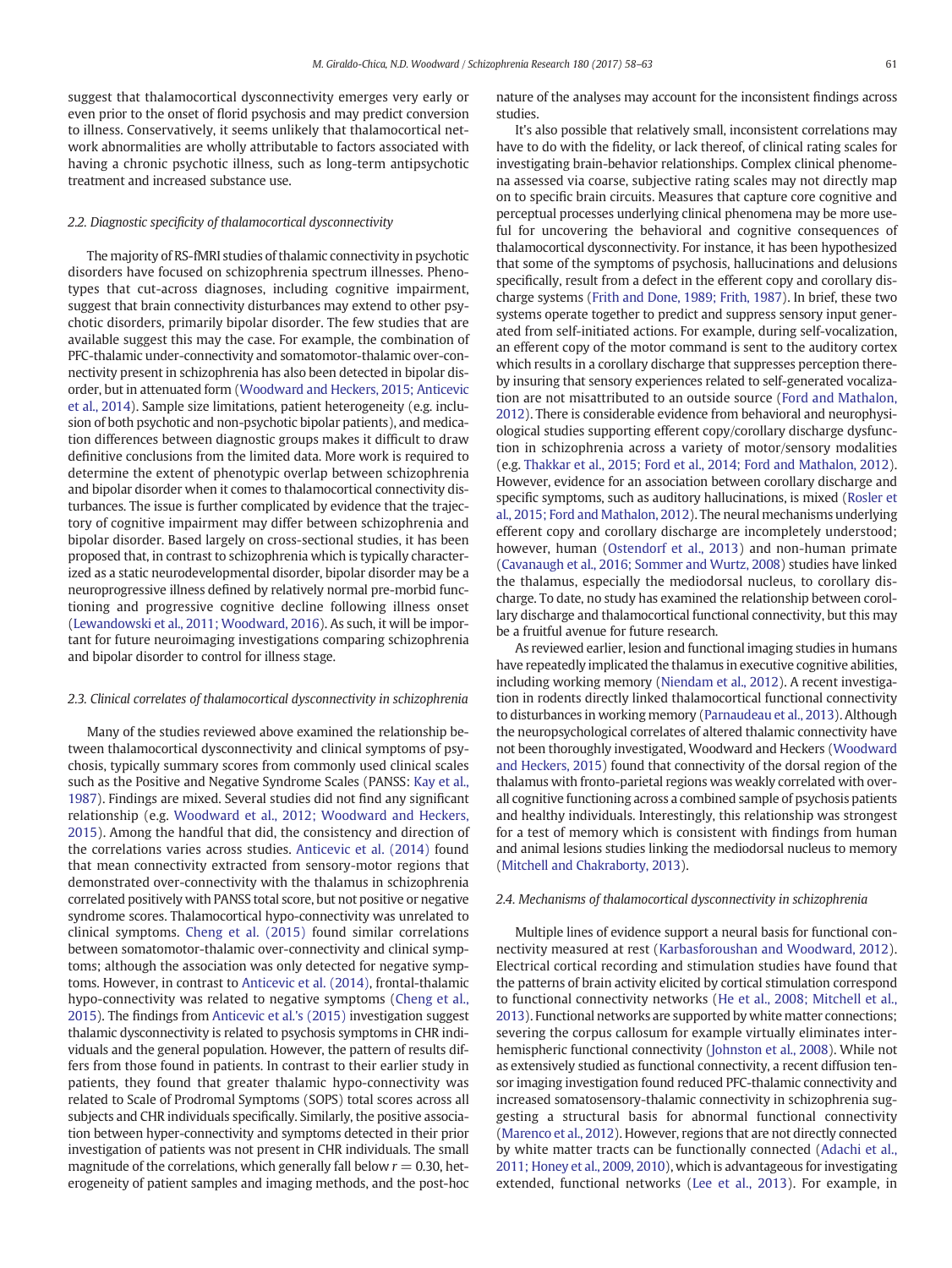<span id="page-4-0"></span>contrast to individuals that undergo resection of the corpus callosum, individuals with developmental agenesis of the corpus callosum (CCA) demonstrate robust inter-hemispheric functional connectivity ([Tyszka](#page-5-0) [et al., 2011; Owen et al., 2013; Tovar-Moll et al., 2014\)](#page-5-0), presumably due to neuroplastic changes including enlargement of the anterior commissure and the development of probst and sigmoidal bundles [\(Jakab et](#page-5-0) [al., 2015; Fischer et al., 1992; Tovar-Moll et al., 2007; Barr and Corballis,](#page-5-0) [2002\)](#page-5-0). This dramatic example indicate that while white matter connectivity may provide the 'scaffolding' for functional connectivity, functional networks are not constrained to structural connections and are inherently plastic.

Functional networks are also sensitive to pharmacological manipulations. Notably, ketamine, an NMDA receptor antagonist that elicits many of features of psychosis in healthy individuals including cognitive impairment, produces some of the same changes in thalamocortical connectivity observed in schizophrenia. Specifically, Hofl[ich et al.](#page-5-0) [\(2015\)](#page-5-0) found that ketamine increases thalamic connectivity with the somatosensory cortex in healthy individuals. This finding supports a role for NMDA receptor function in thalamocortical connectivity and is consistent with the NMDA receptor hypo-function model of schizophrenia [\(Javitt et al., 2012](#page-5-0)).

## 3. Conclusions

Altered resting-state functional connectivity between cortex and thalamus is a consistent finding in schizophrenia. The alterations are characterized by reduced prefrontal-thalamic connectivity and increased motor and somatosensory connectivity with the thalamus. This pattern of disturbed thalamocortical connectivity has been detected in chronic patients, early stage patients, and high-risk individuals.

Despite the consistency of findings across studies, a number of critical knowledge gaps remain. Diagnostic specificity has not been adequately addressed. There are also technical challenges that need to be overcome. The findings from connectivity-based imaging studies reviewed here are consistent with selective dysfunction of specific thalamic nuclei; however, confirmation of the anatomical specificity will require imaging techniques capable of resolving and reliably identifying specific thalamic nuclei. Newly developed sequences have produced promising results, but have yet to be applied to schizophrenia [\(Tourdias et al., 2014\)](#page-5-0). There are data suggesting bipolar patients also exhibit atypical thalamocortical connectivity, but studies with larger sample sizes are needed. Thalamocortical dysconnectivity is associated with conversion to psychosis in high-risk individuals, but its usefulness as a predictive biomarker remains to be confirmed. The role of thalamocortical dysconnectivity in the manifestation of clinical and cognitive symptoms is poorly understood, as are the biological mechanisms underlying atypical functional connectivity. Progress in these areas will require not just additional studies in patients, but also a better understanding of the role of thalamocortical connectivity in normal cognition and sensory and motor functioning, particularly HO order nuclei such as the MD nucleus.

## Disclosures

No commercial support was received for the preparation of this manuscript. The authors have no conflicts of interest to report.

## Contributors

MGC and NDW co-wrote the final draft of the manuscript. Author NDW provided funding for the project.

## Role of funding source

This research was supported by the NIMH (R01-MH102266 awarded to NDW) and the Jack Martin, MD., Research Professorship in Psychopharmacology (held by NDW). The funding sources did not have any role in writing the manuscript or in the decision to submit the manuscript for publication.

#### Acknowledgments

This research was supported by the NIMH (R01-MH102266 awarded to NDW) and the Jack Martin, MD., Research Professorship in Psychopharmacology (held by NDW).

## References

- Adachi, Y., Osada, T., Sporns, O., Watanabe, T., Matsui, T., Miyamoto, K., Miyashita, Y., 2011. [Functional connectivity between anatomically unconnected areas is shaped by collec](http://refhub.elsevier.com/S0920-9964(16)30355-3/rf0005)[tive network-level effects in the macaque cortex. Cereb. Cortex 22, 1586](http://refhub.elsevier.com/S0920-9964(16)30355-3/rf0005)–1592.
- Andreasen, N.C., Paradiso, S., O'Leary, D.S., 1998. "[Cognitive dysmetria](http://refhub.elsevier.com/S0920-9964(16)30355-3/rf0010)" as an integrative [theory of schizophrenia: a dysfunction in cortical-subcortical-cerebellar circuitry?](http://refhub.elsevier.com/S0920-9964(16)30355-3/rf0010) [Schizophr. Bull. 24, 203](http://refhub.elsevier.com/S0920-9964(16)30355-3/rf0010)–218.
- Anticevic, A., Cole, M.W., Repovs, G., Murray, J.D., Brumbaugh, M.S., Winkler, A.M., Savic, A., Krystal, J.H., Pearlson, G.D., Glahn, D.C., 2014. [Characterizing thalamo-cortical dis](http://refhub.elsevier.com/S0920-9964(16)30355-3/rf0015)[turbances in schizophrenia and bipolar illness. Cereb. Cortex 24, 3116](http://refhub.elsevier.com/S0920-9964(16)30355-3/rf0015)–3130.
- Anticevic, A., Haut, K., Murray, J.D., Repovs, G., Yang, G.J., Diehl, C., McEwen, S.C., Bearden, C.E., Addington, J., Goodyear, B., Cadenhead, K.S., Mirzakhanian, H., Cornblatt, B.A., Olvet, D., Mathalon, D.H., McGlashan, T.H., Perkins, D.O., Belger, A., Seidman, L.J., Tsuang, M.T., van Erp, T.G., Walker, E.F., Hamann, S., Woods, S.W., Qiu, M., Cannon, T.D., 2015. [Association of thalamic dysconnectivity and conversion to psychosis in](http://refhub.elsevier.com/S0920-9964(16)30355-3/rf0020) [youth and young adults at elevated clinical risk. JAMA Psychiatr. 72, 882](http://refhub.elsevier.com/S0920-9964(16)30355-3/rf0020)–891.
- Atluri, G., Steinbach, M., Lim, K.O., Kumar, V., MacDonald III, A., 2015. [Connectivity cluster](http://refhub.elsevier.com/S0920-9964(16)30355-3/rf0025) [analysis for discovering discriminative subnetworks in schizophrenia. Hum. Brain](http://refhub.elsevier.com/S0920-9964(16)30355-3/rf0025) [Mapp. 36, 756](http://refhub.elsevier.com/S0920-9964(16)30355-3/rf0025)–767.
- Barr, M.S., Corballis, M.C., 2002. [The role of the anterior commissure in callosal agenesis.](http://refhub.elsevier.com/S0920-9964(16)30355-3/rf0030) [Neuropsychology 16, 459](http://refhub.elsevier.com/S0920-9964(16)30355-3/rf0030)–471.
- Behrens, T.E., Johansen-Berg, H., Woolrich, M.W., Smith, S.M., Wheeler-Kingshott, C.A., Boulby, P.A., Barker, G.J., Sillery, E.L., Sheehan, K., Ciccarelli, O., Thompson, A.J., Brady, J.M., Matthews, P.M., 2003. [Non-invasive mapping of connections between](http://refhub.elsevier.com/S0920-9964(16)30355-3/rf0035) [human thalamus and cortex using diffusion imaging. Nat. Neurosci. 6, 750](http://refhub.elsevier.com/S0920-9964(16)30355-3/rf0035)–757.
- Buchmann, A., Dentico, D., Peterson, M.J., Riedner, B.A., Sarasso, S., Massimini, M., Tononi, G., Ferrarelli, F., 2014. [Reduced mediodorsal thalamic volume and prefrontal cortical](http://refhub.elsevier.com/S0920-9964(16)30355-3/rf0040) [spindle activity in schizophrenia. NeuroImage 102 \(Pt 2\), 540](http://refhub.elsevier.com/S0920-9964(16)30355-3/rf0040)–547.
- Byne, W., Buchsbaum, M.S., Mattiace, L.A., Hazlett, E.A., Kemether, E., Elhakem, S.L., Purohit, D.P., Haroutunian, V., Jones, L., 2002. [Postmortem assessment of thalamic nu](http://refhub.elsevier.com/S0920-9964(16)30355-3/rf0045)[clear volumes in subjects with schizophrenia. Am. J. Psychiatry 159, 59](http://refhub.elsevier.com/S0920-9964(16)30355-3/rf0045)–65.
- Cavanaugh, J., Berman, R.A., Joiner, W.M., Wurtz, R.H., 2016. [Saccadic corollary discharge](http://refhub.elsevier.com/S0920-9964(16)30355-3/rf0050) [underlies stable visual perception. J. Neurosci. 36, 31](http://refhub.elsevier.com/S0920-9964(16)30355-3/rf0050)–42.
- Cheng, W., Palaniyappan, L., Li, M., Kendrick, K.M., Zhang, J., Luo, Q., Liu, Z., Yu, R., Deng, W., Wang, Q., Ma, X., Guo, W., Francis, S., Liddle, P., Mayer, A.R., Schumann, G., Li, T., Feng, J., 2015. [Voxel-based, brain-wide association study of aberrant functional con](http://refhub.elsevier.com/S0920-9964(16)30355-3/rf0055)[nectivity in schizophrenia implicates thalamocortical circuitry. Npj Schizophr. 1,](http://refhub.elsevier.com/S0920-9964(16)30355-3/rf0055) [15016](http://refhub.elsevier.com/S0920-9964(16)30355-3/rf0055).
- Cronenwett, W.J., Csernansky, J., 2010. [Thalamic pathology in schizophrenia. Curr. Top.](http://refhub.elsevier.com/S0920-9964(16)30355-3/rf0060) [Behav. Neurosci. 4, 509](http://refhub.elsevier.com/S0920-9964(16)30355-3/rf0060)–528.
- Cullen, T.J., Walker, M.A., Parkinson, N., Craven, R., Crow, T.J., Esiri, M.M., Harrison, P.J., 2003. [A postmortem study of the mediodorsal nucleus of the thalamus in schizophre](http://refhub.elsevier.com/S0920-9964(16)30355-3/rf0065)[nia. Schizophr. Res. 60, 157](http://refhub.elsevier.com/S0920-9964(16)30355-3/rf0065)–166.
- Dagenbach, D., Kubat-Silman, A.K., Absher, J.R., 2001. [Human verbal working memory im](http://refhub.elsevier.com/S0920-9964(16)30355-3/rf0070)[pairments associated with thalamic damage. Int. J. Neurosci. 111, 67](http://refhub.elsevier.com/S0920-9964(16)30355-3/rf0070)–87.
- Danos, P., Schmidt, A., Baumann, B., Bernstein, H.G., Northoff, G., Stauch, R., Krell, D., Bogerts, B., 2005. [Volume and neuron number of the mediodorsal thalamic nucleus](http://refhub.elsevier.com/S0920-9964(16)30355-3/rf0075) [in schizophrenia: a replication study. Psychiatry Res. 140, 281](http://refhub.elsevier.com/S0920-9964(16)30355-3/rf0075)–289.
- Dorph-Petersen, K.A., Pierri, J.N., Sun, Z., Sampson, A.R., Lewis, D.A., 2004. [Stereological](http://refhub.elsevier.com/S0920-9964(16)30355-3/rf0080) [analysis of the mediodorsal thalamic nucleus in schizophrenia: volume, neuron num](http://refhub.elsevier.com/S0920-9964(16)30355-3/rf0080)[ber, and cell types. J. Comp. Neurol. 472, 449](http://refhub.elsevier.com/S0920-9964(16)30355-3/rf0080)–462.
- Fair, D.A., Bathula, D., Mills, K.L., Dias, T.G., Blythe, M.S., Zhang, D., Snyder, A.Z., Raichle, M.E., Stevens, A.A., Nigg, J.T., Nagel, B.J., 2010. [Maturing thalamocortical functional](http://refhub.elsevier.com/S0920-9964(16)30355-3/rf0085) [connectivity across development. Front. Syst. Neurosci. 4, 1](http://refhub.elsevier.com/S0920-9964(16)30355-3/rf0085)–10.
- Fischer, M., Ryan, S.B., Dobyns, W.B., 1992. [Mechanisms of interhemispheric transfer and](http://refhub.elsevier.com/S0920-9964(16)30355-3/rf0090) [patterns of cognitive function in acallosal patients of normal intelligence. Arch.](http://refhub.elsevier.com/S0920-9964(16)30355-3/rf0090) [Neurol. 49, 271](http://refhub.elsevier.com/S0920-9964(16)30355-3/rf0090)–277.
- Floresco, S.B., Braaksma, D.N., Phillips, A.G., 1999. [Thalamic-cortical-striatal circuitry sub](http://refhub.elsevier.com/S0920-9964(16)30355-3/rf0095)[serves working memory during delayed responding on a radial arm maze. J. Neurosci.](http://refhub.elsevier.com/S0920-9964(16)30355-3/rf0095) [19, 11061](http://refhub.elsevier.com/S0920-9964(16)30355-3/rf0095)–11071.
- Ford, J.M., Mathalon, D.H., 2012. [Anticipating the future: automatic prediction failures in](http://refhub.elsevier.com/S0920-9964(16)30355-3/rf0100) [schizophrenia. Int. J. Psychophysiol. 83, 232](http://refhub.elsevier.com/S0920-9964(16)30355-3/rf0100)–239.
- Ford, J.M., Palzes, V.A., Roach, B.J., Mathalon, D.H., 2014. [Did I do that? Abnormal predic](http://refhub.elsevier.com/S0920-9964(16)30355-3/rf0105)[tive processes in schizophrenia when button pressing to deliver a tone. Schizophr.](http://refhub.elsevier.com/S0920-9964(16)30355-3/rf0105) [Bull. 40, 804](http://refhub.elsevier.com/S0920-9964(16)30355-3/rf0105)–812.
- Frith, C.D., 1987. [The positive and negative symptoms of schizophrenia re](http://refhub.elsevier.com/S0920-9964(16)30355-3/rf0110)flect impair[ments in the perception and initiation of action. Psychol. Med. 17, 631](http://refhub.elsevier.com/S0920-9964(16)30355-3/rf0110)–648.
- Frith, C.D., Done, D.J., 1989. [Experiences of alien control in schizophrenia re](http://refhub.elsevier.com/S0920-9964(16)30355-3/rf0115)flect a disorder [in the central monitoring of action. Psychol. Med. 19, 359](http://refhub.elsevier.com/S0920-9964(16)30355-3/rf0115)–363.
- Glahn, D.C., Laird, A.R., Ellison-Wright, I., Thelen, S.M., Robinson, J.L., Lancaster, J.L., Bullmore, E., Fox, P.T., 2008. [Meta-analysis of gray matter anomalies in schizophrenia:](http://refhub.elsevier.com/S0920-9964(16)30355-3/rf0120) [application of anatomic likelihood estimation and network analysis. Biol. Psychiatry](http://refhub.elsevier.com/S0920-9964(16)30355-3/rf0120) [64, 774](http://refhub.elsevier.com/S0920-9964(16)30355-3/rf0120)–781.
- Guillery, R.W., 1995. [Anatomical evidence concerning the role of the thalamus in](http://refhub.elsevier.com/S0920-9964(16)30355-3/rf0125) [corticocortical communication: a brief review. J. Anat. 187 \(Pt 3\), 583](http://refhub.elsevier.com/S0920-9964(16)30355-3/rf0125)–592.
- Hazlett, E.A., Buchsbaum, M.S., Byne, W., Wei, T.C., Spiegel-Cohen, J., Geneve, C., Kinderlehrer, R., Haznedar, M.M., Shihabuddin, L., Siever, L.J., 1999. [Three-dimension](http://refhub.elsevier.com/S0920-9964(16)30355-3/rf0130)[al analysis with MRI and PET of the size, shape, and function of the thalamus in the](http://refhub.elsevier.com/S0920-9964(16)30355-3/rf0130) [schizophrenia spectrum. Am. J. Psychiatry 156, 1190](http://refhub.elsevier.com/S0920-9964(16)30355-3/rf0130)–1199.
- Hazlett, E.A., Buchsbaum, M.S., Kemether, E., Bloom, R., Platholi, J., Brickman, A.M., Shihabuddin, L., Tang, C., Byne, W., 2004. [Abnormal glucose metabolism in the](http://refhub.elsevier.com/S0920-9964(16)30355-3/rf0135)